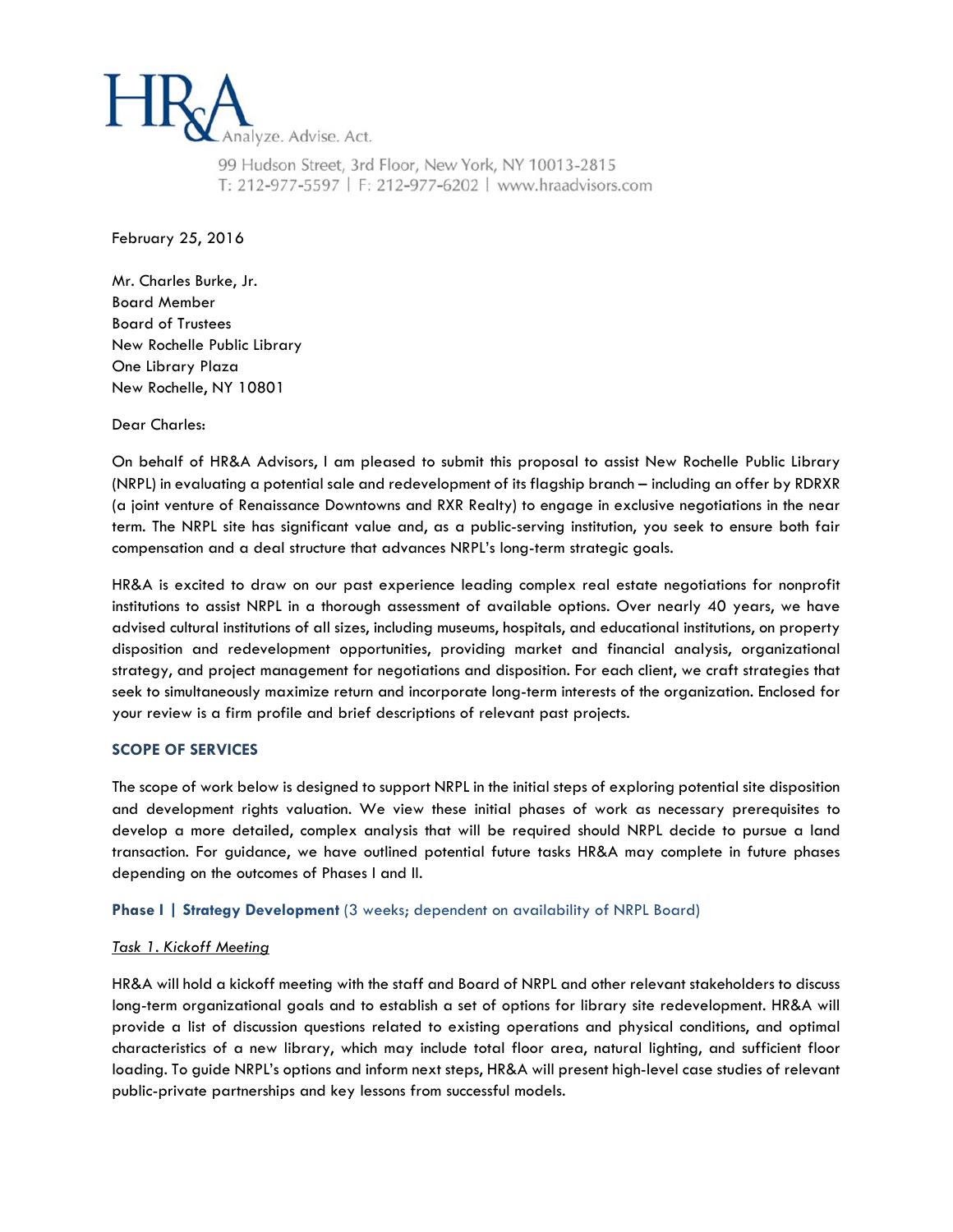### *Task 2. Document Review and Strategy Assessment*

Following the kickoff meeting, HR&A will review key documents, including: a) NRPL's operating and capital budgets, b) recent physical needs assessments and engineering reports, and c) use statistics. HR&A will provide NRPL with a data request listing information that would assist in our analysis.

Based on the kickoff discussion and available documents, HR&A will detail the advantages and risks of each of the redevelopment options for the library, which will include but may not be limited to: a) exclusive negotiations with RDRXR, and b) a competitive RFEI or RFP process.

#### *Task 3. Board Presentation*

HR&A will present to NRPL's staff and Board detailed options for the redevelopment of the library site, including advantages, risks, and high-level timelines for each option. We will facilitate a discussion to reach Board consensus on next steps and establish a critical path forward.

#### **Phase II | Valuation of Development Rights (4 weeks)**

#### *Task 1. Market Scan and Development Rights Valuation*

HR&A will conduct an order-of-magnitude value assessment of the development rights at NRPL's site. To source inputs, we will conduct a real estate market scan, including analysis of historical data for land sales and recent real estate transactions, and an assessment of market conditions (including rents, occupancy, and transaction values) and development costs for residential, retail, and office uses in the New Rochelle area. We will supplement data analysis as needed with outreach to locally knowledgeable brokers and developers. Our assessment will consider site value under the existing zoning and the recently approved downtown overlay zone to understand the full range of development opportunities that exist for the library. As needed, we will conduct outreach to NRPL consultants to assist in land use assessment.

HR&A will deliver a memo outlining the value of the library site property to be used by the Board to further inform redevelopment strategies.

#### *Task 2. Library Replacement Cost Estimate*

HR&A will assist NRPL in estimating the costs of a replacement library, either as part of a redeveloped site or as a standalone structure. We will determine physical requirements and associated costs through conversations with other library systems that have recently constructed new facilities. In addition, we will conduct outreach to industry experts and through our firm's experience in the field. As needed, we will engage sub-consultants that would assist in any technical tasks, such as physical needs assessment or design requirements.

### **Subsequent Phases**

Following Phases I and II, HR&A will outline a detailed scope of work inclusive of HR&A and other consultant tasks, including budget, timeline, and deliverables. Depending direction from the Board, HR&A tasks may include:

 Overall project management, including assembly of a consultant team and regular check-ins with one or more developers.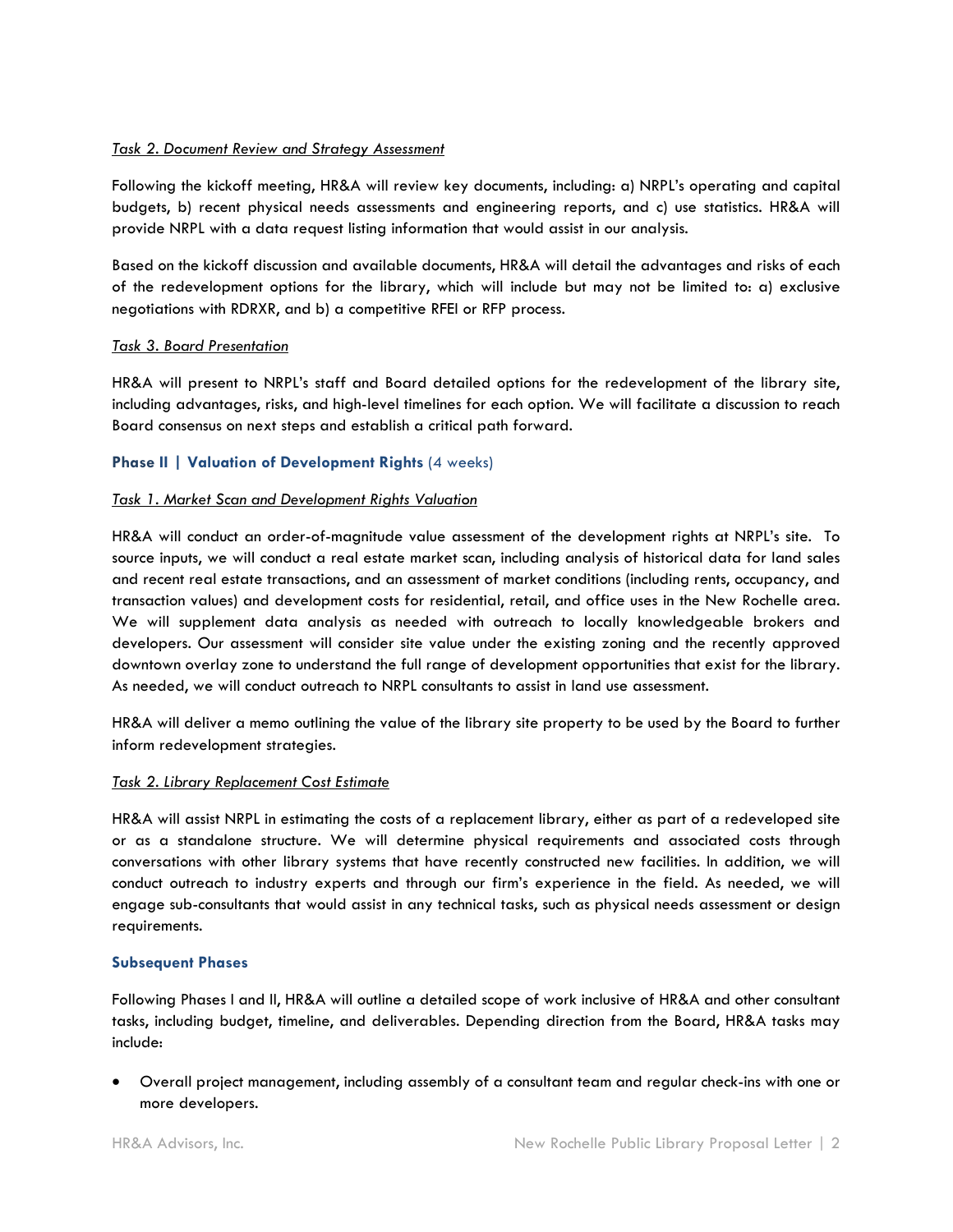- Drafting and management of a developer RFP, including assessment of responses.
- Analysis of alternative sites, including space needs, costs, and policy considerations.
- Public outreach strategy and participation in meetings with public officials and advocates.
- Negotiation support with selected developer(s).

### **TIMELINE & BUDGET**

We propose to complete Phase I in three weeks for a fixed fee of \$20,000. Phase II would be completed for a fixed fee of \$45,000, which includes a \$10,000 allowance for engaging a cost consultant. To begin work on Phase I, we request a retainer of \$10,000; we will bill the remaining fee upon completion of Phase I.

Any work in excess of the Phase I or II tasks outlined above will be billed according to our hourly rates on the following page, which have been significantly discounted based on your nonprofit status.

### **HR&A 2016 Discounted Hourly Rates**

| <b>HR&amp;A Personnel</b>       | <b>Hourly Rate</b> |
|---------------------------------|--------------------|
| Chairman/Vice Chairman          | \$435              |
| Partner (Shuprotim Bhaumik)     | \$405              |
| Principal (Bret Nolan Collazzi) | \$360              |
| Director (Justin Schultz)       | \$310              |
| Senior Analyst                  | \$225              |
| Analyst                         | \$175              |
| <b>Research Analyst</b>         | \$140              |
| Administrative                  | \$100              |

*These rates are guaranteed through December 31, 2016.*

## **STAFFING**

I will serve as Partner-in-Charge, drawing on significant past work advising private and institutional clients in the New York metro area on organizational strategy, developer negotiations, and large-scale real estate redevelopment projects. HR&A Principal Bret Nolan Collazzi will serve as a project advisor, and Director Justin Schultz will serve as Project Manager.

Thank you for the opportunity to submit this proposal. I am available for further discussion at (212) 977- 5596 or sbhaumik@hraadvisors.com.

\*\*\*

Sincerely,

uplen Blanch

Shuprotim Bhaumik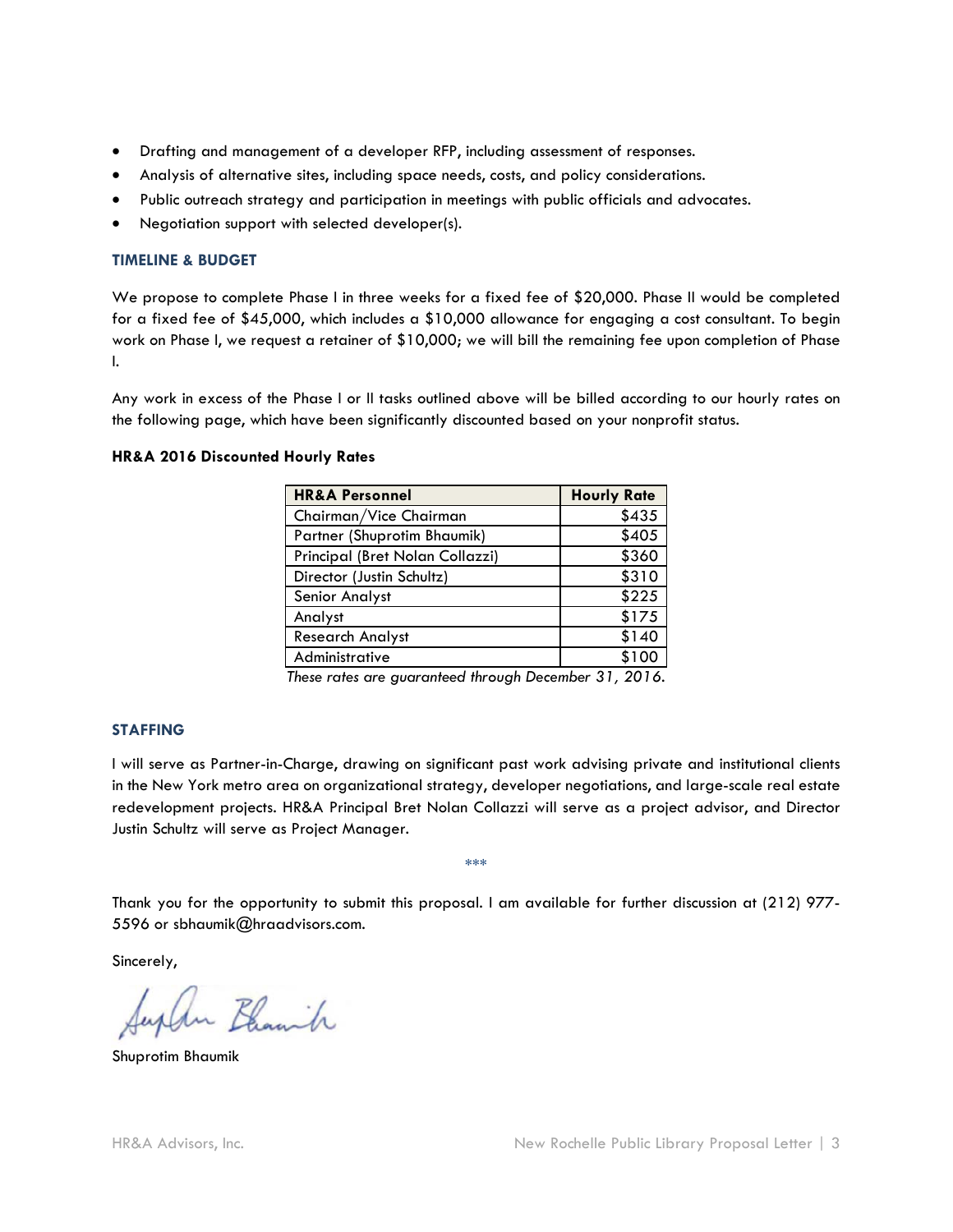Agreed to and accepted this \_\_\_\_ day of \_\_\_\_\_\_\_\_\_\_\_\_ 2016 by:

NEW ROCHELLE PUBLIC LIBRARY

Name: Charles Burke, Jr Title: Board Member, Board of Trustees

 $\overline{a}$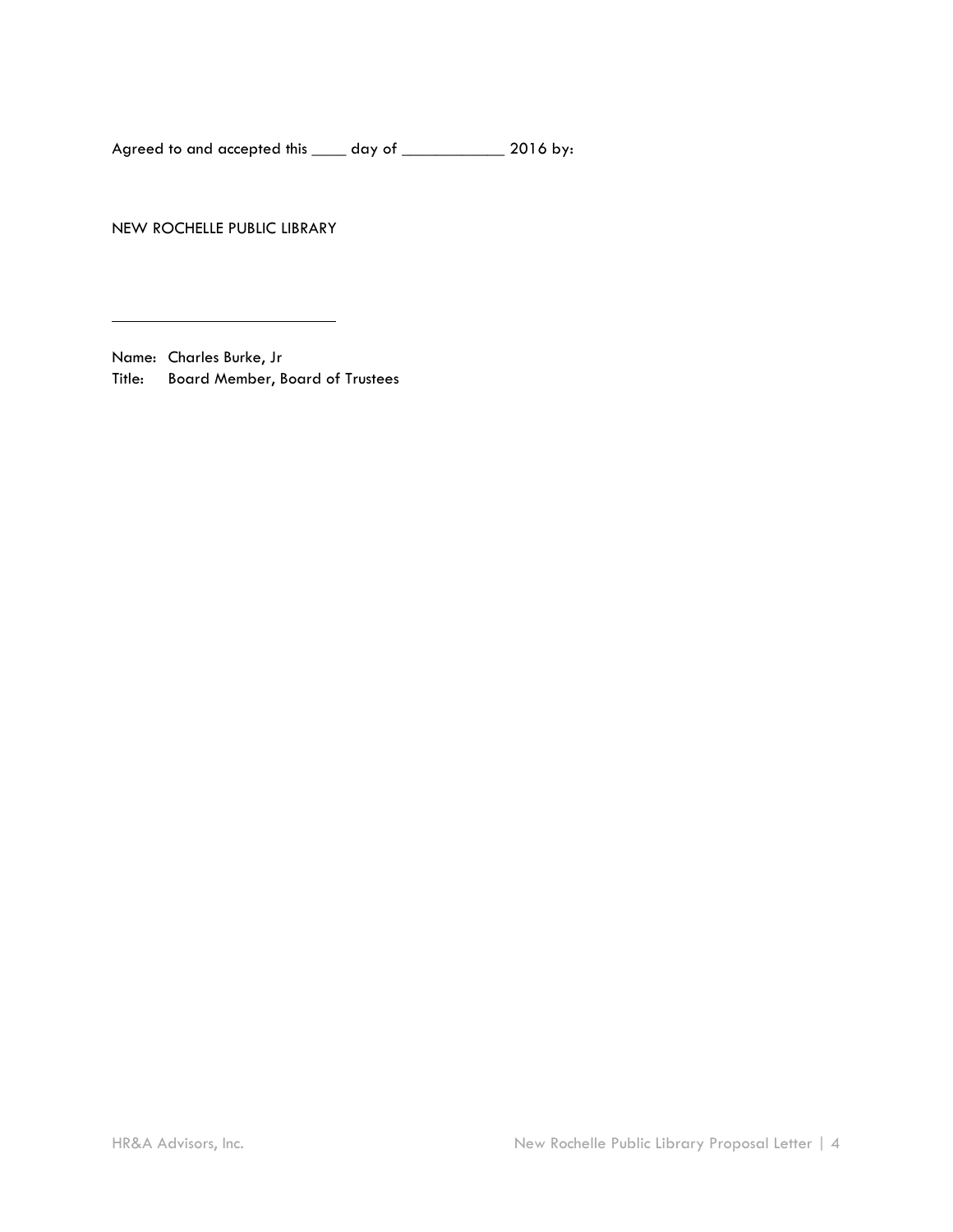

FIRM PROFILE

## *"We founded this firm to continue the reinvention of the American city into vibrant urban centers that offer jobs and sustain a high quality of life for diverse communities."*

## **– John H. Alschuler, Chairman**

**HR&A Advisors, Inc. (HR&A) is an industry-leading real estate, economic development and energy efficiency consulting firm.** 

We have provided strategic advisory services for some of the most complex mixed-use, neighborhood, downtown, campus, and regional development projects across North America and abroad for over thirty years. We understand the importance of linking accretive private investment with public resources to support investors and communities' responsibilities and aspirations.

## **We have offices in New York, Los Angeles, and Washington D.C., a presence that allows us to serve clients all over the world.**

From Southern California to Brooklyn, and London to Hong Kong, we have guided hundreds of clients in transforming real estate and economic development concepts, and public infrastructure, first into actionable plans then into job-producing, community-strengthening assets.

We have served a range of clients – real estate owners and investors, hospitals and universities, cultural institutions, community development organizations and governments – since 1976.

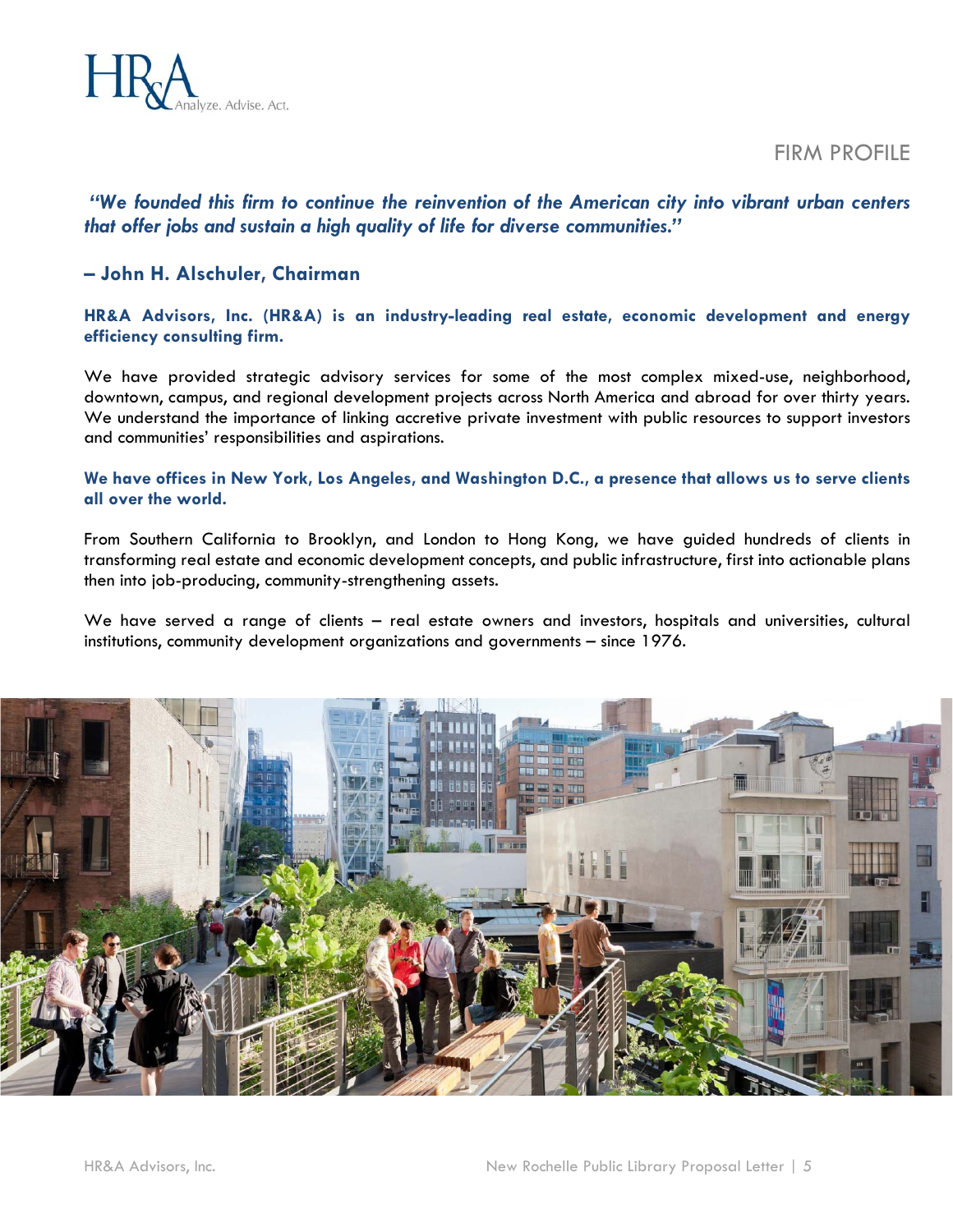

# AWARDS AND RECOGNITION

## **HR&A's work has been recognized by numerous prestigious industry organizations.**

**American Planning Association National Planning Achievement Award in Environmental Planning***,* Arlington County's Community Energy Plan, Arlington, VA, 2014

**American Road & Transportation Builders Association Globe Award, First Place in Public Transit,** New York Rising Community Construction Program, NY, 2014

**American Planning Association New York, Meritorious Achievement Award***,* Brooklyn Tech Triangle Strategic Plan, Brooklyn, NY, 2013

**American Planning Association Missouri, Outstanding Planning Award***,* St. Louis Zoo Expansion Framework Plan, St. Louis, MO, 2013

**PowerGrid International Magazine Best Energy Efficiency and Demand Response Project Award**, Duke Energy's Smart Energy Now Program Design and Management, Charlotte, NC, 2012

**American Institute of Architects Honor Award for Regional and Urban Design**, Master Plan for the Central Delaware Riverfront, Philadelphia, PA, 2012

**Rudy Bruner Award for Urban Excellence, Silver Medal,** Brooklyn Bridge Park, Brooklyn, NY, 2011

**International Economic Development Council Neighbourhood Development Prize**, High Line Park Transformation, New York, NY, 2010

**Society for College and University Planning Excellence in Planning for a District or Campus Component, Merit Award**, The Aga Khan University for the AKU Faculty of Arts and Sciences University Village Land Use Plan, Karachi, Pakistan, 2010

**American Society of Landscape Architects Honor Award**, Brooklyn Bridge Park, Brooklyn, NY, 2009

**International Economic Development Council Partnership Award,** Cincinnati Center City Development Corporation (3CDC) Creation, Cincinnati, OH, 2009

**New Jersey Future Smart Growth Award**, District Plan, Newark, NJ, 2009

**Urban Land Institute Award for Excellence**, Daniel Island Redevelopment, Charleston, SC, 2007

**American Council for an Energy-Efficient Economy** *Exemplary* **Low-Income Energy Efficiency Program Award** | Design and Administration of New York State Energy Research and Development Authority's (NYSERDA) New York Energy \$mart<sup>sM</sup> Assisted Multifamily Program (AMP), NY, 2005

**American Institute of Architects Honor Award for Regional and Urban Design**, Anacostia Waterfront Initiative Framework Plan, Washington D.C., 2005

**Rudy Bruner Award for Urban Excellence, Silver Medal,** New Jersey Performing Arts Center, Newark, NJ, 2001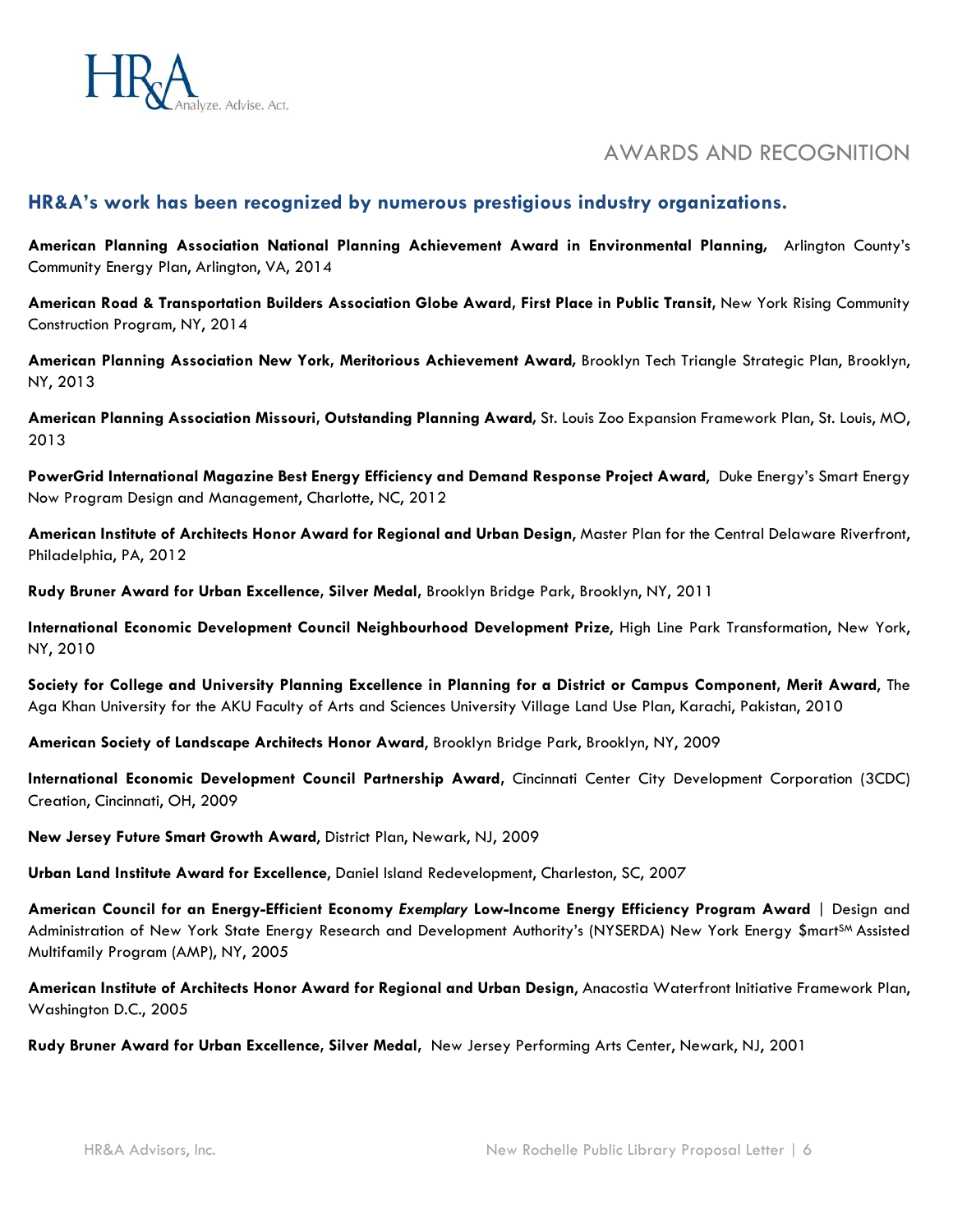

## SELECTED CLIENT LIST

#### **Public Clients**

Boston Redevelopment Authority Boulder Urban Renewal Authority City of Austin City of Cincinnati City of Columbus City of Detroit City of Los Angeles City of Minneapolis City of Mount Vernon City of New Rochelle City of New York - Department of City Planning, Department of Transportation, Economic Development Corporation, Housing Authority, Mayor's Office of Long Term Planning and Sustainability City of Newark City of Saint Paul City of San Antonio City of Santa Monica City of Seattle City of Trenton Department of Housing and Economic Development Community Redevelopment Agency of the City of Los Angeles District of Columbia, Office of Planning Fort Monmouth Economic Revitalization Authority Long Island Regional Planning Council Los Angeles County Metropolitan Transportation Authority Los Angeles World Airports Lower Manhattan Development Corporation Maryland National Capital Park and Planning Commission Mecklenburg County Real Estate Services Department Minneapolis Parks and Recreation Board New Haven Economic Development Corporation New Jersey Economic Development Authority New York State Energy Research and Development Authority NJTRANSIT Olympic Park Legacy Company Perth Amboy Redevelopment Agency Port Authority of New York and New Jersey Ramsey County Regional Railroad Authority San Diego Centre City Development Corporation South Carolina State Ports Authority Southern California Association of Governments Transport for London Waterfront Toronto

#### **Private Clients**

Brookfield Properties Catellus Development Corporation Centex Homes Daniel Island Development Corporation Disney Development Corporation Duke Energy Edison Properties Galesi Group Gaylord Entertainment General Growth Properties Hanjin International Home Depot Company LCOR, Inc. Macerich Milstein Properties Motion Picture Association of America NBC Universal

New York Times Company ProLogis, Inc. The Related Companies S.L. Green Realty Corporation Trammell Crow Company Twentieth Century Fox The Walt Disney Company Westfield Corporation, Inc. Wilson Meany Sullivan

#### **Civic Clients**

The Aga Khan Foundation of Canada Alliance for Downtown New York Atlantic City Alliance Brooklyn Bridge Park Development Corporation Cincinnati Business Committee Cincinnati Center City Development Corporation Community Corporation of Santa Monica Delaware River Waterfront Corporation Downtown Greensboro, Inc. East Baltimore Development, Inc. Memphis Riverfront Redevelopment Corporation Times Square Alliance

#### **Institutional Clients**

Brown University Cincinnati Children's Hospital City University of New York The College of New Jersey Columbia University International Finance Corporation Keck Institute of Applied Life Sciences Lehigh University New Jersey Performing Arts Center New York Blood Center New York Public Library New York University Langone Medical Center Owensboro Medical Health Systems Trinity Wall Street University of California, Los Angeles and Santa Barbara University of Cincinnati University of North Carolina at Greensboro University of Southern California University of Texas at Austin University of Toronto Washington University in St. Louis

#### **Not-for-Profit Clients**

92nd Street Y Action Greensboro Brooklyn Academy of Music Brooklyn Museum of Art ChooseNJ Design Trust for Public Space Friends of the High Line Harry Frank Guggenheim Foundation Minneapolis Orchestral Association Museum for African Art National Resources Defense Council New York State Association for Affordable Housing Research Triangle Foundation Rose Kennedy Greenway Conservancy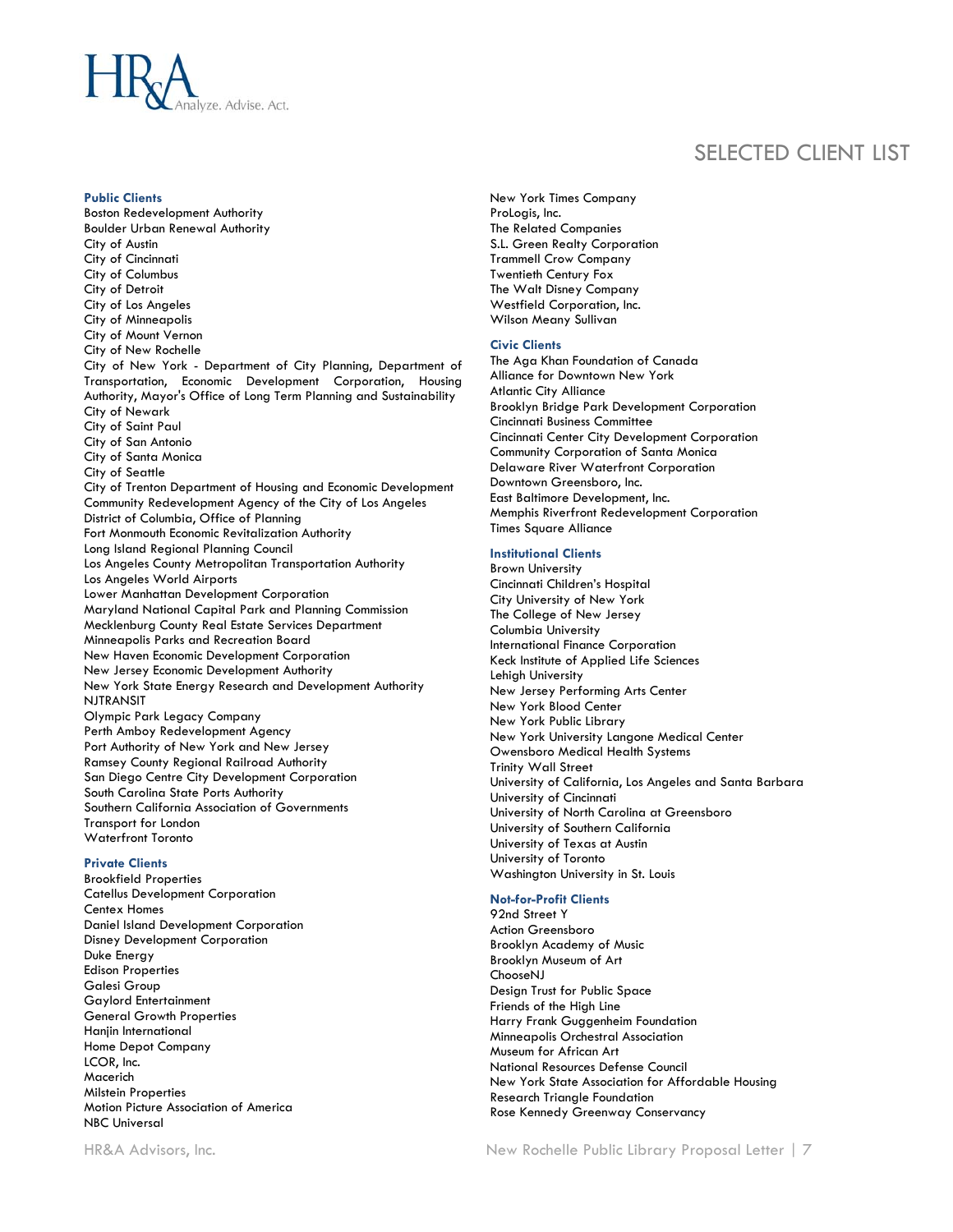

# REAL ESTATE ADVISORY FOR INSTITUTIONAL CLIENTS



#### **Portfolio Analysis for The New York Public Library**

On behalf of The New York Public Library (NYPL), and with support from Michael Kwartler Associates, Rogers Partners, BuroHappold Engineering, and Gleeds, HR&A is performing a comprehensive real estate portfolio analysis to identify revenuegenerating opportunities across NYPL's 92 locations in Manhattan, the Bronx, and Staten Island. HR&A is first developing a comprehensive database to document key characteristics of each location, including zoning and land use, real estate market context, building conditions, programmatic activity, and other information. Based on this data and a strategic analysis of both the Library's long-term plans and New York City policy context, we will identify a subset of NYPL locations that represent the greatest repositioning and monetization potential. We will also identify broad, portfolio-wide strategies NYPL may undertake to improve operations and improve asset value. In a second phase of work, the team will complete more detailed analysis on each priority location, including land use, market, financial, design, and policy analyses, to create site-specific repositioning plans and roadmaps for implementation.

In a prior assignment, HR&A supported NYPL's long-term strategic planning efforts by conducting a comprehensive analysis of the library's budget, programs, and services to assess their overall impact on New York City economic activity and tax revenue. We also evaluated NYPL's plans to consolidate Midtown libraries into a single location by estimating economic and fiscal impact of consolidation, including disposition of Midtown buildings owned by NYPL. This analysis and a follow-on phase of work included a highest and best use analysis and order-of-magnitude site valuation for one Midtown location under consideration for sale and reuse.

#### **On-Call Real Estate Advisory Services for the City University of New York**

HR&A served as an on-call real estate advisor to the City University of New York (CUNY). In this capacity, HR&A:

- Examined a range of public-private development alternatives for a site on the John Jay College of Criminal Justice campus. CUNY sought advice on how best to make use of the site in light of plans to move much of the college's programming to a new building.
- Closely examined zoning requirements, potential air rights, and surrounding market conditions for potential uses. The firm then modeled the financial implications of a range of development scenarios, and assisted CUNY in selecting a preferred option.
- Completed a review of 17 CUNY properties, during which we assessed the revenue-generating potential of asset disposition and repositioning. Potential strategies included asset sale, public-private development partnerships, transfer of development rights, and leasing of ground floor retail space. HR&A conducted an initial high-level triage of the 17 sites based on the relative value and feasibility of revenue production for each site. For sites found to have the highest potential value, HR&A completed a set of thorough asset scans, consisting of an overview of existing site utilization, zoning, site opportunities and constraints, financial feasibility and value for repositioning, and recommended next steps. Our work established the framework of a long-term, comprehensive real estate strategy for the University.



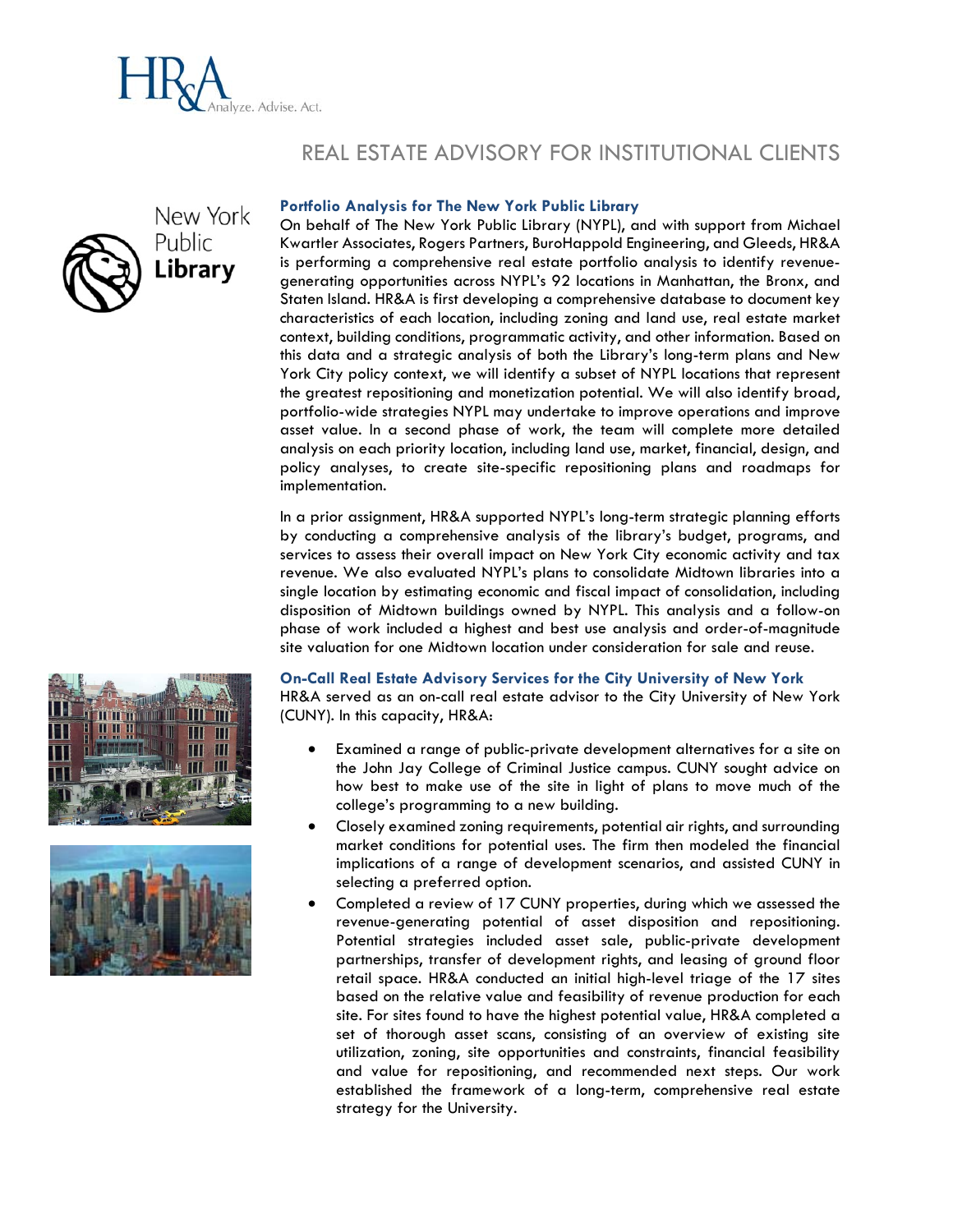





#### **Brooklyn Community Services Asset Analysis**

On behalf of Brooklyn Community Services (BCS), HR&A Advisors evaluated the financial value of alternative disposition and redevelopment scenarios for property BCS owns in Downtown Brooklyn that currently houses the headquarters of the century-old non-profit. HR&A evaluated proposals from potential buyers and alternate sale, relocation, and build-to-suit scenarios that maximize the value BCS sees from its asset and strengthen BCS's ability to continue to provide services to Brooklyn residents into the future. In order to evaluate development partner offers, HR&A developed assumptions for financial analysis through market research and outreach to local brokers and developers, taking into consideration the value that BCS's non-profit status may add to a project. HR&A continues to support BCS in development partner negotiations as well as internal deliberations.

#### **Real Estate Advisory Services for the New York Blood Center**

HR&A has served as real estate advisor for the New York Blood Center, the nation's largest independent blood bank, on an ongoing basis. HR&A assisted in developing long-term real estate plans for the organization's corporate and administrative headquarters and guided several real estate transactions. The firm's past work with the Blood Center included assessing the needs of the Center's core businesses – blood collections, processing and distribution, and blood-related research. HR&A advised the Blood Center to relocate its manufacturing/collection operations to Long Island City. Acting as the owner's representative, the firm assisted with site selection and lease negotiation. We also helped the Blood Center secure a New York City and State incentive package that saved the Center approximately \$1.5 million for the move to Queens. HR&A managed the Blood Center's selection of architects and construction manager for the conversion of a 75,000-square-foot industrial building into a state-of-the-art blood processing facility that opened in April 2007.

#### **Real Estate Advisory Services for Kingsbrook Jewish Medical Center**

On behalf of Kingsbrook Jewish Medical Center (KJMC), HR&A created an asset management strategy for the hospital's 12-acre campus in Brooklyn. HR&A conducted a high-level real estate market analysis of the East Flatbush neighborhood and an order-of-magnitude value analysis of KJMC's real estate assets, recommending next steps based on findings. This work served as the foundation for two ongoing real estate strategies: 1) the disposition of a 2-acre portion of the KJMC campus for which HR&A drafted an RFP, and 2) a strategy to reposition a parking lot site for redevelopment as a mixed-use retail/residential development through zoning changes and site acquisition.

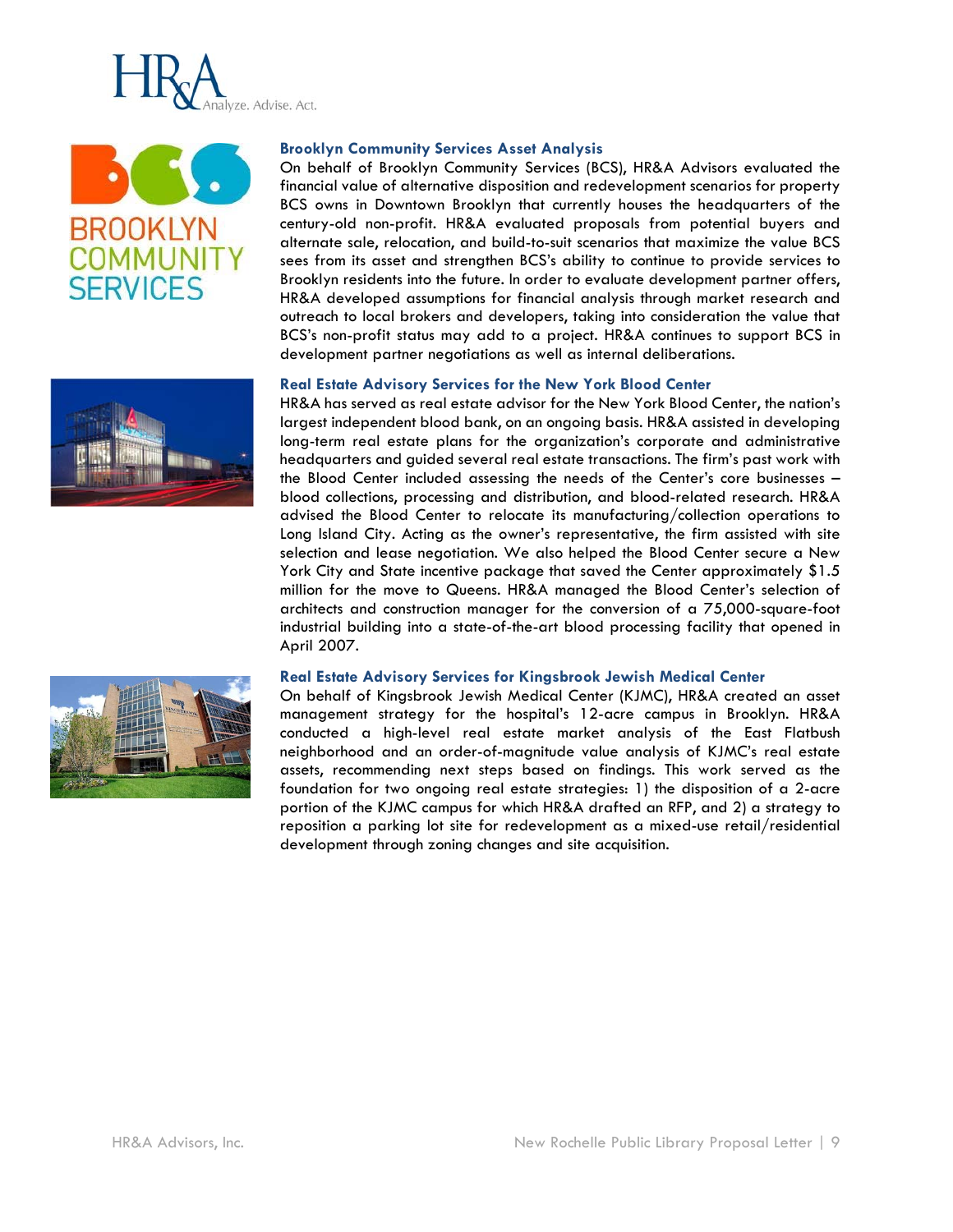

# SITE DISPOSITION AND NEGOTIATION SUPPORT



St. Barnabas Hospital

**BRONX** 

#### **Developer Selection and Negotiation for Mixed-Use TOD in Harrison, NY**

On behalf of MTA Metro-North Railroad (MNR), HR&A provided development advisory services for a mixed-use transit-oriented development and a parking garage in Harrison, New York. In July 2011, MNR, in partnership with the Town and Village of Harrison, issued a Request for Proposals to develop property currently used as surface parking for the Metro-North Railroad Harrison station. HR&A reviewed and evaluated proposal submissions in terms of economic offer to MNR, project feasibility, and alignment with urban design and planning principles of the site. HR&A assisted in the developer selection and negotiation process including preparation of a Joint Development Agreement.

#### **Property Disposition Analysis for St. Barnabas Hospital**

HR&A serves as real estate advisor to St. Barnabas Hospital in the Bronx, assisting the 150-year-old nonprofit medical institution strategically manage a diverse portfolio of real estate assets. Most recently, HR&A has assisted the hospital in evaluating the potential sale of a 100,000-square-foot clinic building to a developer interested in incorporating a retail use into the building, in exchange for cash and redevelopment of a consolidated clinic. To assist SBH in assessing this offer, HR&A conducted a market scan and interviewed local market experts to determine fair market value for the property, investigated the land use approval process, assisted SBH in defining and analyzing financial and operational implications of the deal, and led negotiations with the developer.

#### **Negotiation Support for the New York Academy of Medicine**

HR&A guided the New York Academy of Medicine in making strategic decisions concerning its real estate portfolio, including assisting NYAM in negotiating the terms of sale for its parking lot at East 103rd Street between Fifth and Madison Avenues. The sale was successfully completed in 2011. Leading up to the sale, HR&A estimated potential development rights and residual land value for the existing NYAM building and adjacent parking lots, assessed market feasibility of potential program components, and explored the impacts of development on NYAM's finances. HR&A also led a multidisciplinary team in analyzing a host of issues related to proposed residential or community facility uses, including building structure, legal and zoning status, historic status and required amenities.



#### **MTA Fulton Center Concept Plan, Developer Selection & Negotiation Support**

HR&A served as strategic advisor to the Metropolitan Transportation Authority for the commercial development, operations, and management of the Fulton Center, a \$1.4 billion transit hub that connects six subway stations in Lower Manhattan. The firm first worked with MTA Real Estate and MTA Capital Construction to develop a retail vision for the Center, assess the likely costs of ongoing operations, and determine the preferred public-private partnership model for the Center. This assignment included a re-characterization of certain public and private spaces designed for the facility to create the greatest flexibility for commercial uses and most vibrant public realm. It also included recommendations on the use of an extensive digital media platform to both generate revenue for the facility and create a dynamic user experience.

HR&A continued to work with the MTA to manage the development of a Request for Proposals for the Master Lease of a significant portion of this most prominent gateway to Lower Manhattan. HR&A worked with the MTA to manage the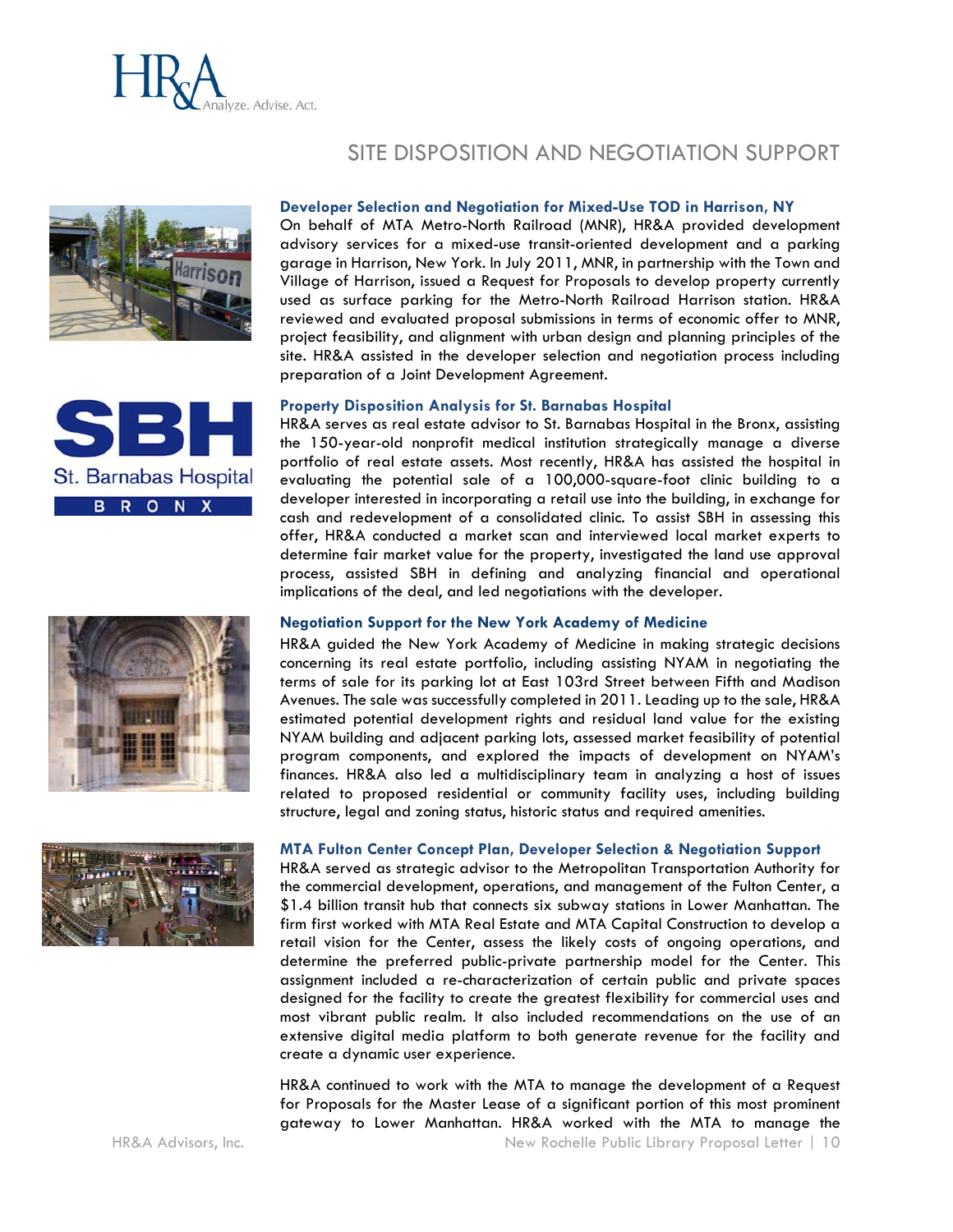

solicitation process, including marketing the Request for Proposals, engaging developers, structuring the pre-proposal conference and site tours, and answering prospective Master Lessee's questions. HR&A actively supported the MTA through the proposal review and selection process, as well as negotiations with preferred bidders. On December 2013, Westfield was designated as the master lessee of Fulton Center. The Center opened in November 2014.

#### **Disposition Strategy for Pentagram in New York City**

HR&A has been engaged by Pentagram, a leading international design firm, to advise the firm on potential disposition strategies for the building that currently houses its New York City offices at 204 Fifth Avenue. HR&A conducted a high-level market assessment to determine the market potential in the building's geographic area, led a series of interviews and discussions to define the goals and objectives of the Ownership Group, made up of current and former Pentagram partners, and developed recommended disposition strategies. HR&A produced a summary of these strategies for the Ownership Group's consideration, including the financial impacts and recommended advisors for each, as well as a framework for Pentagram relocation. HR&A is currently engaged for a second phase of work to provide transaction support to both parties and manage the teams that will separately represent each group's interests.

#### **Advising the District of Columbia on Sale of the Newseum Site**

The Newseum, Washington D.C.'s museum of news, approached the District of Columbia with an offer to purchase the District's Department of Labor property on Pennslyvania Avenue. The offer was strictly constrained as to time, price, and certainty. HR&A led a team including legal counsel and architectural consultants to advise the District government on the proposed transaction and represent the District in the sale. The Newseum required a term sheet within 60 days of the offer date. Meeting this timeframe required complex negotiations with the Federal Government, determining a relocation strategy for the existing use, and obtaining the Newseum's agreement to a series of public policy requirements. HR&A successfully led each process, which concluded with sale at a highly advantageous price, a full agreement on the policy objectives, and a successful relocation of the existing use. The Newseum was built and opened in 2008. The 250,000-squarefoot building stands today as the product of that demanding process.



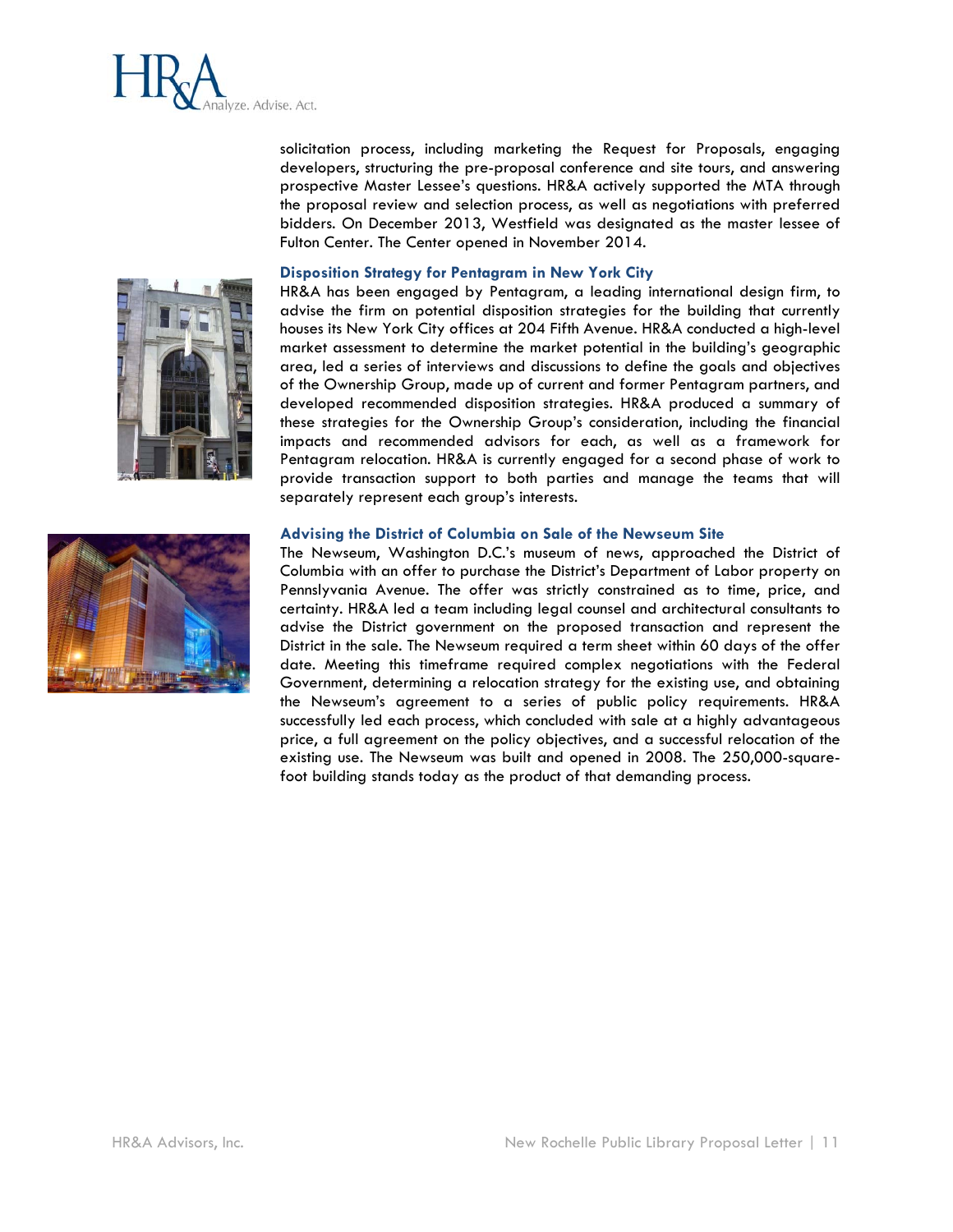

# ADDITIONAL REGIONAL EXPERIENCE



#### **Assessing Adaptive Reuse of the New Rochelle Armory**

On behalf of the City of New Rochelle and in concert with Smith Group JJR, HR&A studied potential reuse opportunities for the City Armory, a former military outpost, to support the City's vision for transforming Echo Bay into a vibrant, mixed-use community with public access to the Long Island Sound. HR&A conducted a series of stakeholder interviews to understand the history of redevelopment efforts, the viability of proposed uses, and underlying market research and financial analysis. HR&A also performed a case study analysis to identify best practices for armory conversions around the United States, demonstrate precedents for reuse, and outline common sources of funding and organizational structures. One finding was that successful armory conversions are typically managed by independent organizations that can demonstrate a clear market demand for program uses.

#### **Downtown Yonkers Redevelopment**

Cappelli Enterprises commissioned HR&A Partner Shuprotim Bhaumik to conduct market research and economic analyses for a proposed mixed-use project in Yonkers, New York. The proposed project consisted of three separate redevelopment areas totaling approximately 28.7 acres in the Yonkers downtown and adjacent waterfront area. The project included approximately 1,400 residential units, 1.25 million square feet of commercial space, 6,800 parking spaces, a 6,500-seat ballpark, and approximately 1,800 linear feet of Saw Mill River day lighting, and more than 8 acres of publicly accessible open space along the Hudson and Saw Mill Rivers. The study examined retail and residential market potential and quantified the expected economic and fiscal benefits to be generated by the project's proposed use program. The team provided documentation for the project's Environmental Impact Statement (EIS) and supported the applicant through project approval.

#### **Supporting a Successful Redevelopment Bid for Rye Playland**

HR&A supported Sustainable Playland, Inc., a not-for-profit community group, in preparing a response to a Request For Developer proposals for the repositioning of Rye Playland. Redevelopment of the 280-acre historic amusement park has been a priority for Westchester County due to its desirable location on Long Island Sound and its heavy reliance on public subsidy. HR&A helped this group of concerned residents, business leaders, and activists develop their proposal to reinvent and manage the park by: identifying new uses and changes to existing uses that are market and financially feasible; creating a pro forma to demonstrate the viability of each project component; and suggesting a framework for on-going stewardship of and funding for the project. Sustainable Playland was selected by Westchester County as the site's developer. Their successful proposal preserves the historic amusement rides and includes a water park, a field house and outdoor playing fields, indoor and outdoor skating rinks, an event facility and public outdoor space.